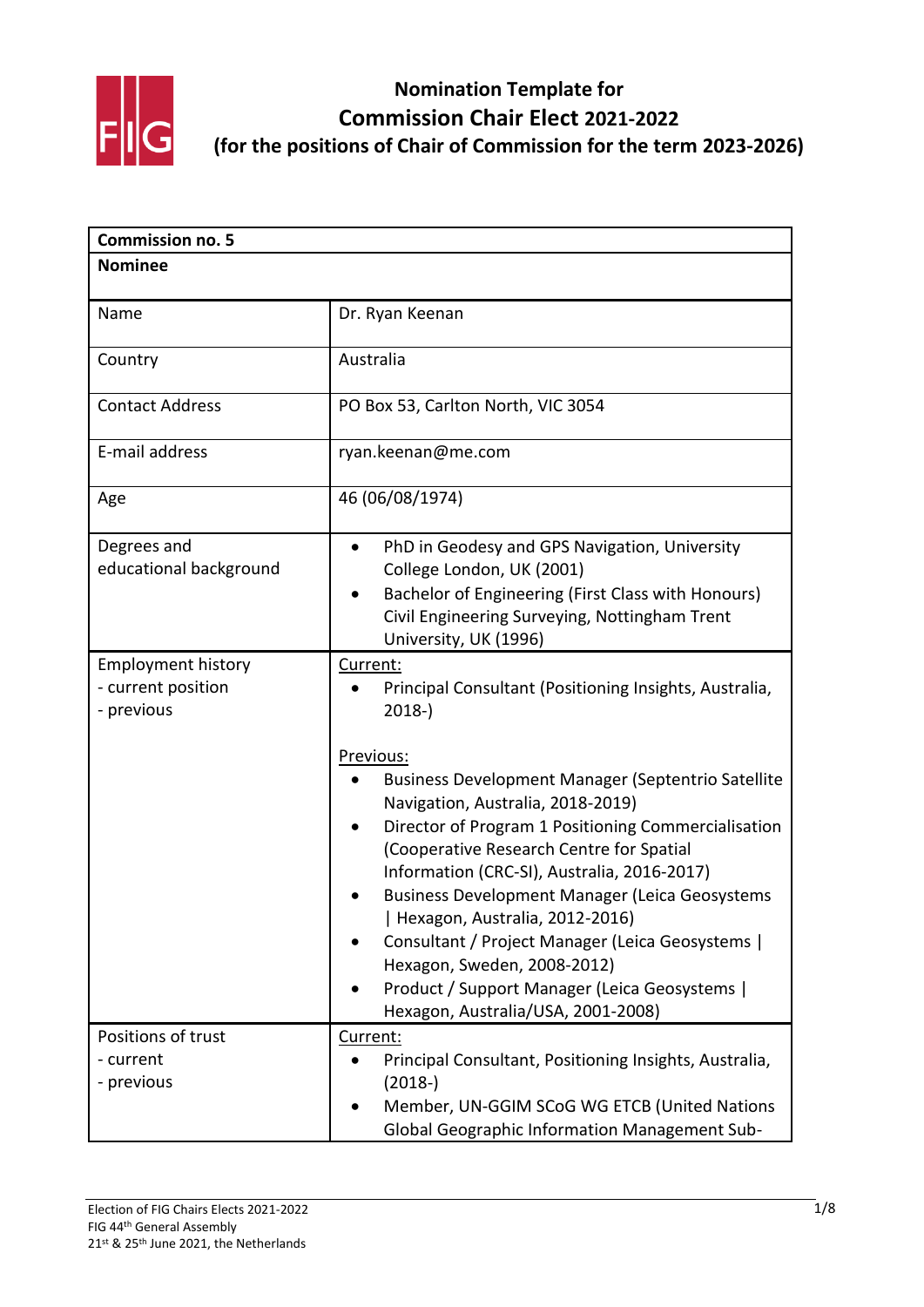

|                                    | committee on Geodesy Working Group Education,<br>Training and Capacity Building (ETCB) (2018-)<br>Member, UN-GGIM SCoG WG Outreach &<br>Communication (OC) (2018-)<br>Co-Project Lead, International Standards<br>Organisation Technical Committee 20 Sub-<br>committee Working Group 1 on Space operations<br>and systems [ISO/TC20/SC14/WG1] (2019-) |
|------------------------------------|--------------------------------------------------------------------------------------------------------------------------------------------------------------------------------------------------------------------------------------------------------------------------------------------------------------------------------------------------------|
|                                    | Previous:<br>Business Manager, SmartNet Australia (2014-2016)<br>Committee Member (industry), Research &<br>Investment Committee (RIC), Cooperative Research<br>Centre for Spatial Information (CRC-SI), Australia,<br>$(2016 - 2018)$                                                                                                                 |
| Positions in FIG                   | Current:                                                                                                                                                                                                                                                                                                                                               |
| - current                          | FIG Commission 5, WG 5.4 GNSS (co-chair)                                                                                                                                                                                                                                                                                                               |
| - previous                         | FIG Commission 5, active member                                                                                                                                                                                                                                                                                                                        |
|                                    | FIG Capability Development Network Asia Pacific                                                                                                                                                                                                                                                                                                        |
|                                    | (CDN-AP), active member since 2018                                                                                                                                                                                                                                                                                                                     |
|                                    | Previous:                                                                                                                                                                                                                                                                                                                                              |
|                                    | None                                                                                                                                                                                                                                                                                                                                                   |
| Other activities in FIG            | Attendee, Presenter, Session Chair, and/or Rapporteur:                                                                                                                                                                                                                                                                                                 |
|                                    | FIG Congresses: 2010, 2014, 2018                                                                                                                                                                                                                                                                                                                       |
|                                    | FIG Working Weeks: 2016, 2019                                                                                                                                                                                                                                                                                                                          |
|                                    | FIG Comm5 RFIP: 2014, 2016, 2018, 2019                                                                                                                                                                                                                                                                                                                 |
| Field of surveying discipline      | <b>Engineering Surveying</b>                                                                                                                                                                                                                                                                                                                           |
|                                    | <b>Geodesy and Navigation</b>                                                                                                                                                                                                                                                                                                                          |
|                                    | <b>Education, Training and Capacity Building</b>                                                                                                                                                                                                                                                                                                       |
|                                    | SSSI Australia Member #8837 (since 2018)                                                                                                                                                                                                                                                                                                               |
| <b>Nominees Statement:</b>         |                                                                                                                                                                                                                                                                                                                                                        |
| Why I want to be a                 | I am nominating for FIG Chair Commission 5 for the                                                                                                                                                                                                                                                                                                     |
| <b>Commission Chair and what I</b> | following reasons:                                                                                                                                                                                                                                                                                                                                     |
| would like to achieve              | 1. To continue to build on the successful inclusive                                                                                                                                                                                                                                                                                                    |
|                                    | tradition of Commission 5 as the premier platform for                                                                                                                                                                                                                                                                                                  |
|                                    | international dialogue and discourse amongst the                                                                                                                                                                                                                                                                                                       |
|                                    | positioning and measurement profession, especially                                                                                                                                                                                                                                                                                                     |
|                                    | including those who are young, emerging and diverse;                                                                                                                                                                                                                                                                                                   |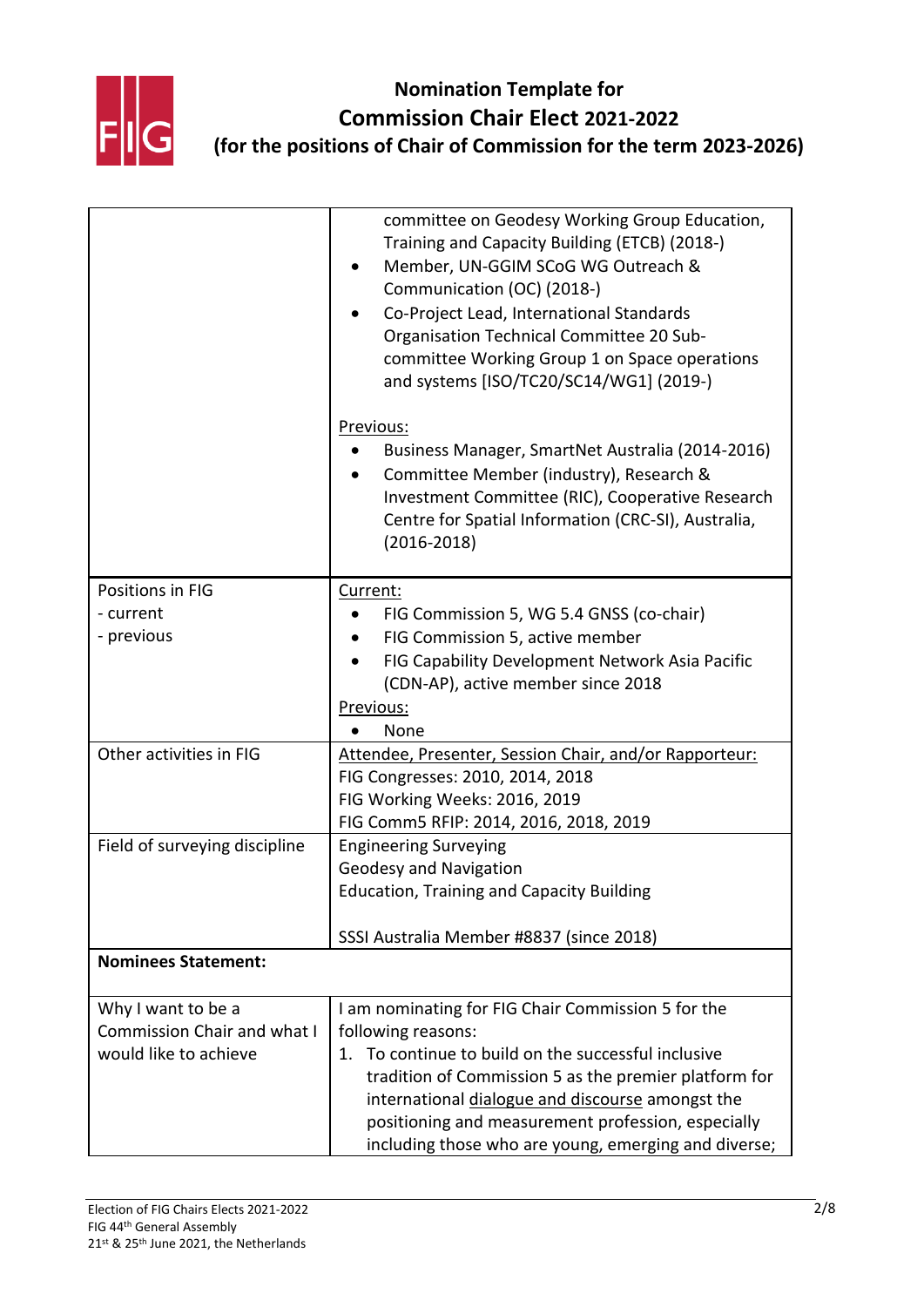

| and provide everyone with the opportunity to make<br>their contribution $-$ no matter how small.                                                                                                                                                                                                                                                                                                                                               |
|------------------------------------------------------------------------------------------------------------------------------------------------------------------------------------------------------------------------------------------------------------------------------------------------------------------------------------------------------------------------------------------------------------------------------------------------|
| To support and directly contribute to responsible<br>2.<br>socio-technical developments for the positioning and<br>measurement profession, at the international level,<br>including the creation and dissemination of<br>knowledge, standards and publications (e.g.<br>Reference Frames in Practice (RFIP) seminars, OGC<br>GeodesyML, GNSS CORS, RTCM NTRIP & SSR, Low-Cost<br>GNSS Positioning Systems, etc).                               |
| To support and directly contribute to sustainable<br>3.<br>education, training and capacity building for the<br>positioning and measurement community, in<br>particular in collaboration with international groups<br>(e.g. UNOOSA ICG, UN-GGIM, IAG, IGS et al) as well as<br>sister groups within FIG (i.e. Commissions, Networks<br>and Task Forces).                                                                                       |
| 4. To raise the numbers and diversity of Commission 5<br>members and representatives by leveraging successes<br>into other Regions, with Africa and South/Central<br>America being priority goals in the 2023-2026 term.                                                                                                                                                                                                                       |
| 5.<br>To increase awareness, alignment and advocacy of the<br>positioning and measurement profession across FIG<br>Commissions, international agencies (e.g. UN-GGIM,<br>FAO), donors (e.g. World Bank, ARDB), and partner<br>professional bodies. Building stronger connections<br>with private industry at the Commission level, in<br>particular technology companies, must be considered<br>as a concerted effort to amplify this message. |
| Regarding these goals, I have consulted directly with the<br>current Chair of FIG Commission 5 (Dr. Daniel Roman), to<br>ensure alignment, support, and smooth transition with<br>current activities. Additionally, I have received<br>confirmation that the current Commission 5 Vice-Chair<br>(Mr. Kevin Ahlgren) wishes to continue his role for which<br>his knowledge and efforts are gratefully appreciated.                             |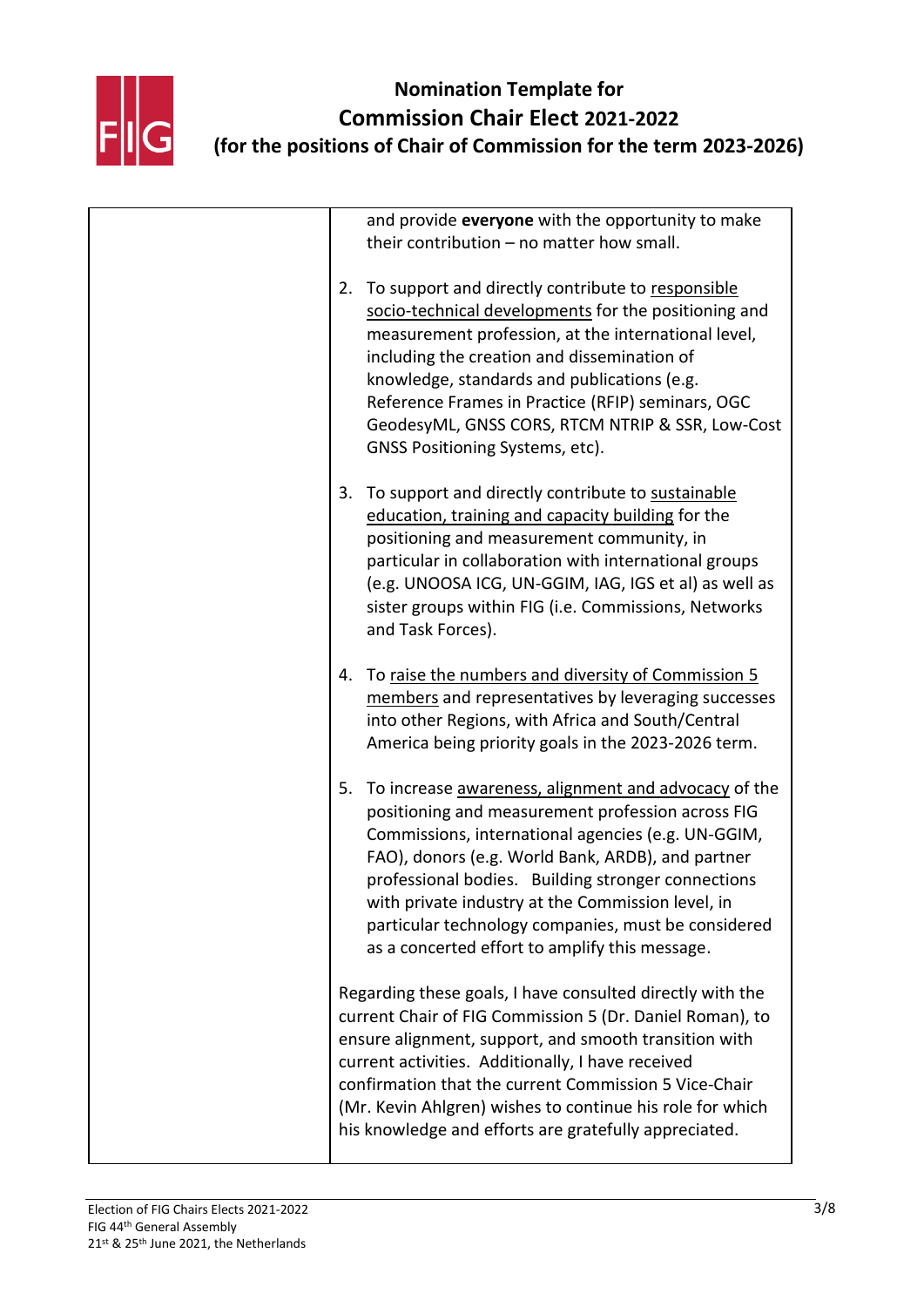

|                                                       | Successful Commission 5 initiatives such as the Reference<br>Frames in Practice (RFIP) program, which continues to be<br>successful in raising awareness and competencies in the<br>Regions, must be further nurtured and developed. I feel<br>that such initiatives have significant potential for true<br>global benefit when effectively integrated (via the regional<br>CDNs) together with competency initiatives such as those<br>from partners like UNOOSA ICG and UN GGRF.                                                                                                                                                                                                                                                                                                                                                          |
|-------------------------------------------------------|---------------------------------------------------------------------------------------------------------------------------------------------------------------------------------------------------------------------------------------------------------------------------------------------------------------------------------------------------------------------------------------------------------------------------------------------------------------------------------------------------------------------------------------------------------------------------------------------------------------------------------------------------------------------------------------------------------------------------------------------------------------------------------------------------------------------------------------------|
|                                                       | As positioning technologies become integrated in<br>increasing aspects of today's digital world - both directly<br>in devices and indirectly as part of underlying<br>infrastructure - there is a clear demand for our surveying<br>communities to be at the forefront of these technologies<br>and their usage through continued education, training and<br>awareness. I strongly believe it remains critical for FIG<br>Commission 5 to continue to its leading role in informing<br>and guiding these future developments. With 20 years of<br>experience working within the positioning technology<br>community, across multiple countries and industry<br>sectors, I strongly believe I am well placed to garner the<br>support of the Positioning and Measurement technology<br>community to work together to achieve the above aims. |
| What I can offer to FIG in<br>support of the aims and | I offer the following attributes and key skills to FIG and<br>Commission 5:                                                                                                                                                                                                                                                                                                                                                                                                                                                                                                                                                                                                                                                                                                                                                                 |
| objectives of the Commission                          | 1. Continuing Commitment: Since completing higher<br>education 20 years ago, my entire working career<br>has been focused on the development, application<br>and promotion of precise positioning technologies<br>(namely GNSS). I have been a regular contributor<br>in terms of expertise, effort, and support to FIG<br>Commission 5 since 2012 and plan to continue that<br>support regardless whether occupying an elected<br>seat.<br>Globally Connected: Having worked for a number<br>2.<br>of years in various roles and divisions at a global<br>measurement technology company (Leica<br>Geosystems   Hexagon) as a GNSS positioning<br>expert, I bring a comprehensive international<br>network of partners, collaborators, and friends,                                                                                        |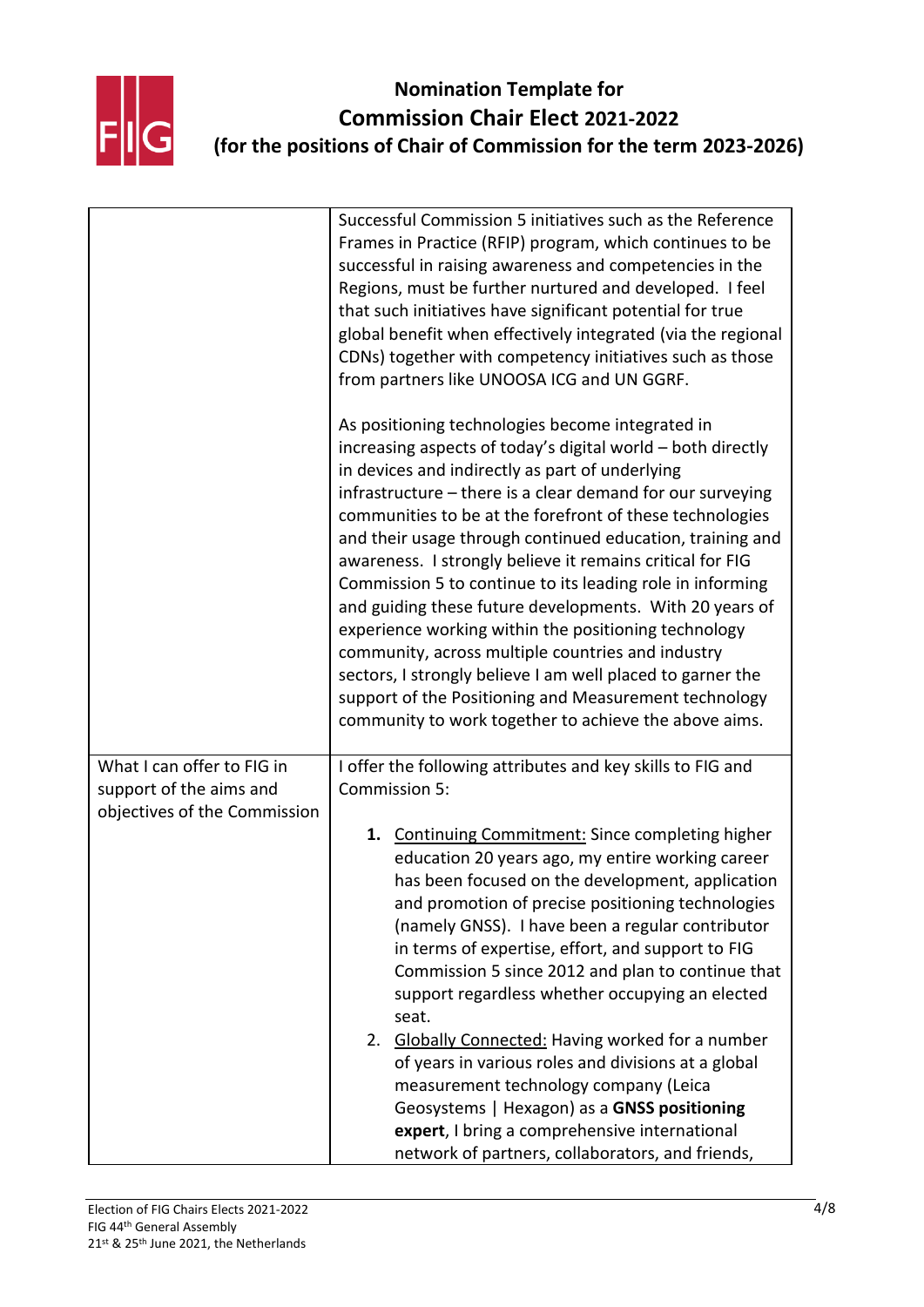

|               | made up of leading practitioners, academics, and<br>thought-leaders across government, private sector,<br>and academia - across Europe, Oceania, Asia and<br>North America.                                                                                                                                                                                                                                                                                                                                                                                                                                                                                                                                                                              |
|---------------|----------------------------------------------------------------------------------------------------------------------------------------------------------------------------------------------------------------------------------------------------------------------------------------------------------------------------------------------------------------------------------------------------------------------------------------------------------------------------------------------------------------------------------------------------------------------------------------------------------------------------------------------------------------------------------------------------------------------------------------------------------|
| My key skills | 1. Appropriately Qualified and Experienced: I possess<br>a PhD in geodesy and GPS navigation, an<br>undergraduate degree in civil engineering<br>surveying, further supported by practical<br>experiences and education across industry and the<br>surveying world. Just as GNSS CORS technologies<br>are one of the fundamental tools for surveying and<br>positioning activities today, they featured heavily<br>in my first career steps and continue to be a key<br>part of my career legacy to this day.                                                                                                                                                                                                                                            |
|               | 2. Continuous Improvement with Strategic Vision:<br>My academic research background affords me an<br>appreciation and respect for the legacy of<br>achievements and developments in positioning<br>and measurement technologies, whilst the 'bigger<br>picture' strategic development mindset honed<br>through industry exposure affords me novel<br>insights into opportunities to benefit the<br>positioning profession - whether it be through<br>products, services or knowledge transfer.                                                                                                                                                                                                                                                           |
|               | 3. Culturally Aware and Respectful, with an inclusive<br>Leadership Style: Having lived in 5 countries (UK,<br>Switzerland, US, Sweden and Australia) so far, and<br>worked in more than 50 others, I have developed a<br>keen awareness of cultural identities across my<br>work life and private life. These many experiences<br>have afforded me a significant set of skills and<br>capabilities in working and collaborating<br>successfully with multiple stakeholders who<br>possess a wide range of backgrounds (such as<br>competencies, languages, cultures and resources).<br>One of my strongest skills is being able to navigate<br>my teams effectively and inclusively through any<br>challenge that arise, in order to deliver successful |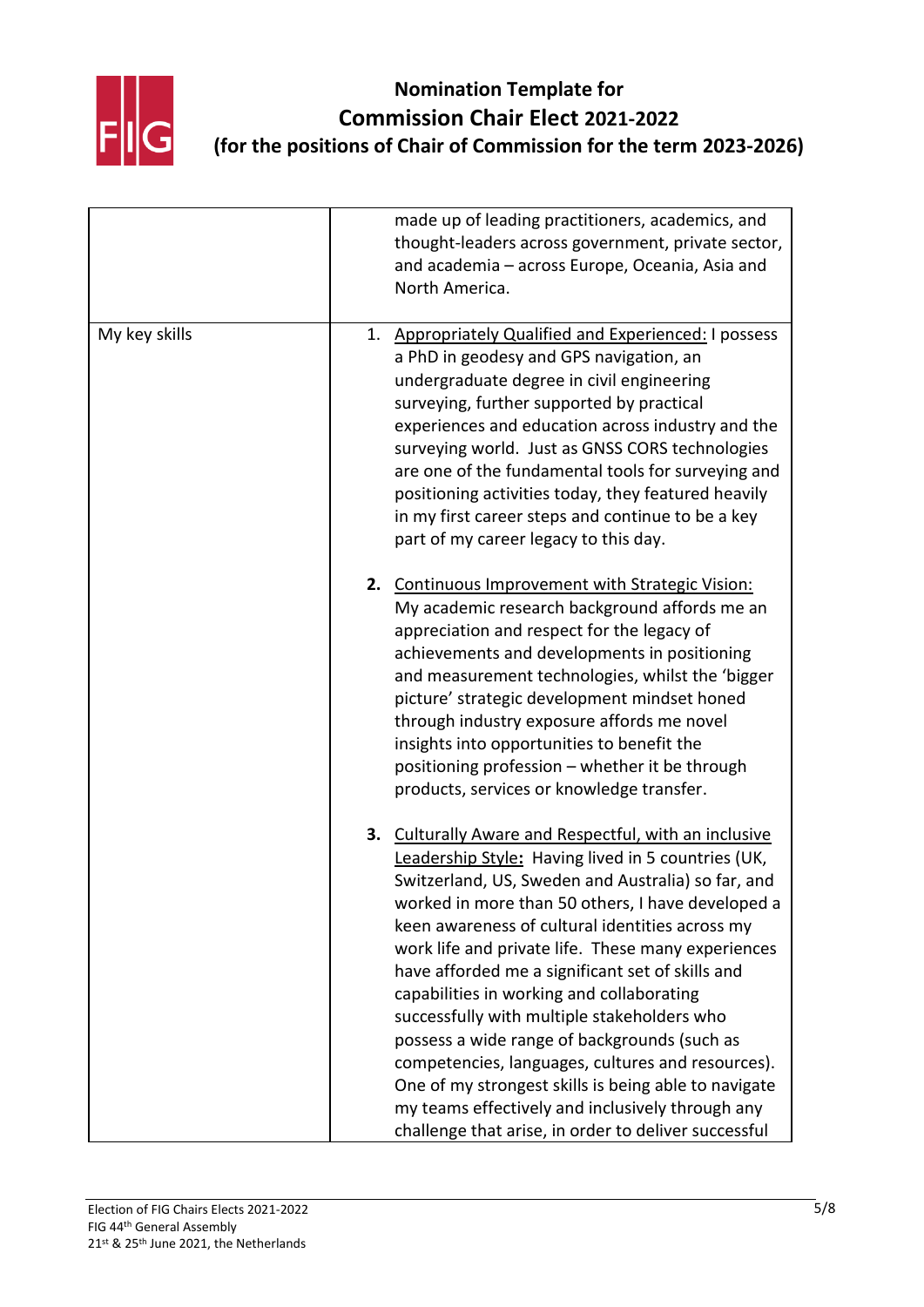

|                                                  | projects in a professional, productive and<br>pragmatic manner.                                                                                                                                                                                                                                                                                                                                                                                                                                                                                                                                                                                                                                                                                                                                                                                                                                                                                                         |
|--------------------------------------------------|-------------------------------------------------------------------------------------------------------------------------------------------------------------------------------------------------------------------------------------------------------------------------------------------------------------------------------------------------------------------------------------------------------------------------------------------------------------------------------------------------------------------------------------------------------------------------------------------------------------------------------------------------------------------------------------------------------------------------------------------------------------------------------------------------------------------------------------------------------------------------------------------------------------------------------------------------------------------------|
| Any other general comments                       | In 2018, I set a personal goal to become proactively<br>involved in raising international awareness around the<br>benefits and values that positioning technologies can<br>contribute to achieving sustainable development goals<br>(SDGs), particularly for developing nations; I have been<br>very fortunate to assume the first and only private<br>industry representative on two UN-GGIM SCoG Working<br>Groups (as detailed above).                                                                                                                                                                                                                                                                                                                                                                                                                                                                                                                               |
|                                                  |                                                                                                                                                                                                                                                                                                                                                                                                                                                                                                                                                                                                                                                                                                                                                                                                                                                                                                                                                                         |
| <b>Nominator</b>                                 |                                                                                                                                                                                                                                                                                                                                                                                                                                                                                                                                                                                                                                                                                                                                                                                                                                                                                                                                                                         |
| Name of member Association                       | Surveying & Spatial Sciences Institute (SSSI), Australia                                                                                                                                                                                                                                                                                                                                                                                                                                                                                                                                                                                                                                                                                                                                                                                                                                                                                                                |
| Name and title of contact<br>person              | Mr Paul Digney<br>President at Surveying & Spatial Sciences Institute (SSSI)                                                                                                                                                                                                                                                                                                                                                                                                                                                                                                                                                                                                                                                                                                                                                                                                                                                                                            |
| Contact address                                  | 27-29 Napier Close, Deakin, ACT<br>Australia                                                                                                                                                                                                                                                                                                                                                                                                                                                                                                                                                                                                                                                                                                                                                                                                                                                                                                                            |
| <b>Email address</b>                             | Paul.Digney@jacobs.com                                                                                                                                                                                                                                                                                                                                                                                                                                                                                                                                                                                                                                                                                                                                                                                                                                                                                                                                                  |
| Nominator's statement                            |                                                                                                                                                                                                                                                                                                                                                                                                                                                                                                                                                                                                                                                                                                                                                                                                                                                                                                                                                                         |
| Why the association wants to<br>nominate Nominee | Australia is one of several nations that has taken a<br>leadership role in the advancement of PNT. This<br>leadership status is demonstrable by Australia being<br>expected to be one of the first nations to officially activate<br>SBAS v2.0 - the first of the next-generation SBAS (Space<br>Based Augmentation System) services featuring DFMC.<br>DFMC stands for 'dual frequency multi constellation' and<br>uses both GPS and Galileo constellations on their L1 and<br>L5 frequencies. DFMC will provide higher accuracy and<br>higher precision solutions with improved reliability and<br>performance due to the improved ionospheric handling<br>from the second frequency. Australia is also planning to<br>integrate a PPP-RTK capability on their SBAS signal,<br>(acknowledging that the Japanese have already achieved<br>that this year with their QZSS-CLAS signal, and the<br>Europeans are currently testing their HAS (high Accuracy<br>Service). |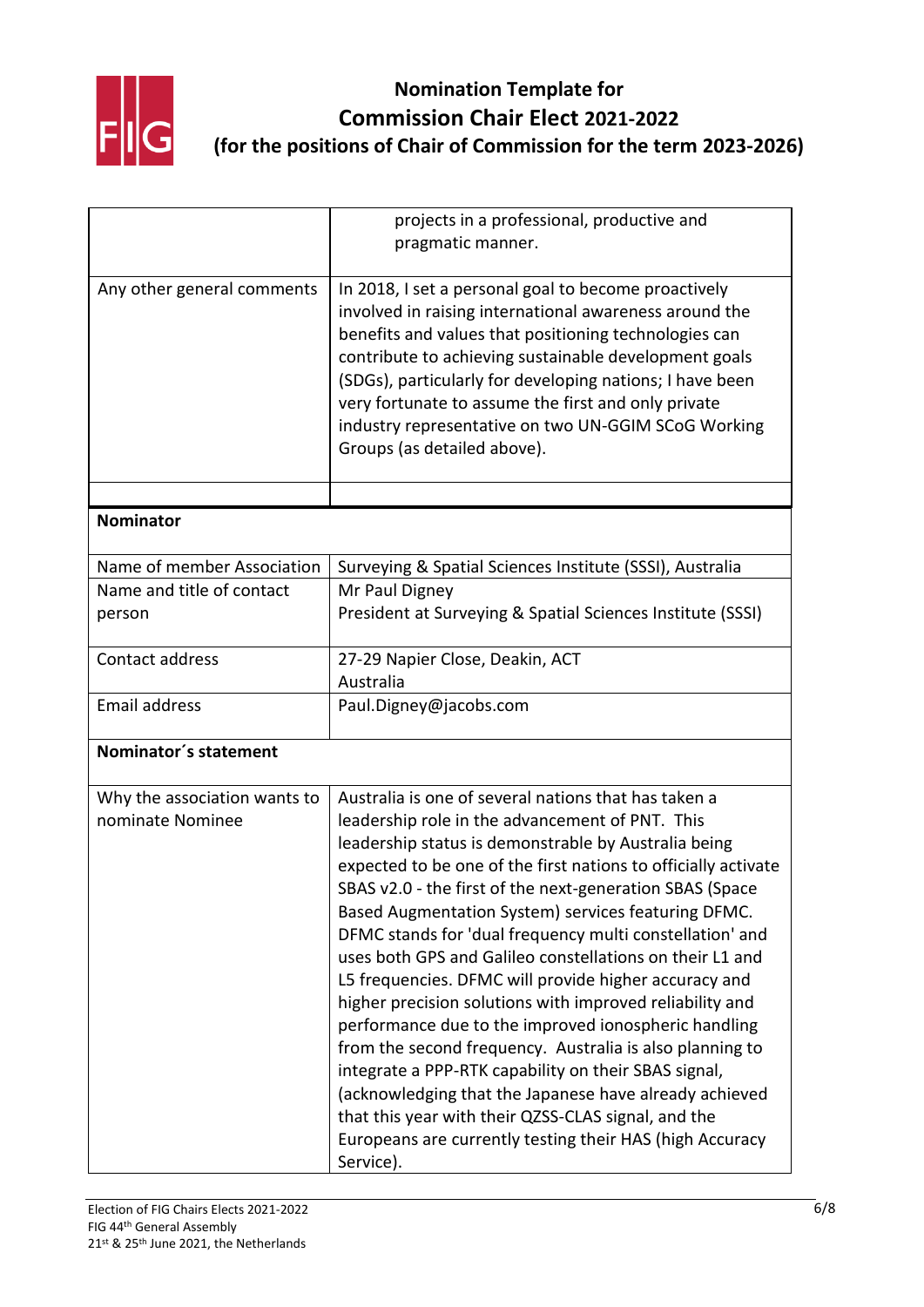

Dr Ryan Keenan has been at the forefront of Australia's PNT/GNSS developments and has been active in Australia's advancement, as well as contributing internationally via his various key roles in both Australian bodies and international bodies to advance the application of PNT. These roles include being previously Program Director of Positioning Commercialisation with the Cooperative Research Centre for Spatial Information (CRC-SI) as well as sitting on the powerful Research and Investment Committee of CRC-SI, his current membership of UN-GGIM SCoG WG ETCB and being active in 2 different capacities, and being a Co-Project Lead, International Standards Organisation Technical Committee 20 Subcommittee Working Group 1 on Space operations and systems while being an active member of FIG Commission 5, co-chairing WG 5.4 GNSS. Dr. Keenan was a co-inventor of the Master-Auxiliary Concept for distributing Network RTK corrections, soon after adopted by RTCM SC-104 as the first internationally standardised Network-RTK message type. SSSI strongly endorses Dr Keenan's nomination for the Chair of Commission 5 for the coming period 2023-2026. Ryan is an Australian Citizen and an active SSSI member. He received his training in surveying and geodesy in the UK, first completing a Bachelor of Engineering (First Class with Honours) Civil Engineering Surveying, Nottingham Trent University, UK (1996). He later completed his PhD in Geodesy and GPS Navigation, University College London, UK (2001). Dr Keenan now has over 20 years of GNSS positioning experiences first with high-precision GNSS receiver manufacturers and more recently as an international GNSS advisor, business developer and marketeer. Living in five different countries, and working in over fifty more, Dr. Keenan has amassed a wealth of professional experiences, market knowledge and cultural exposure. Core to these activities, has been a desire to identify, develop and share unique insights into the development